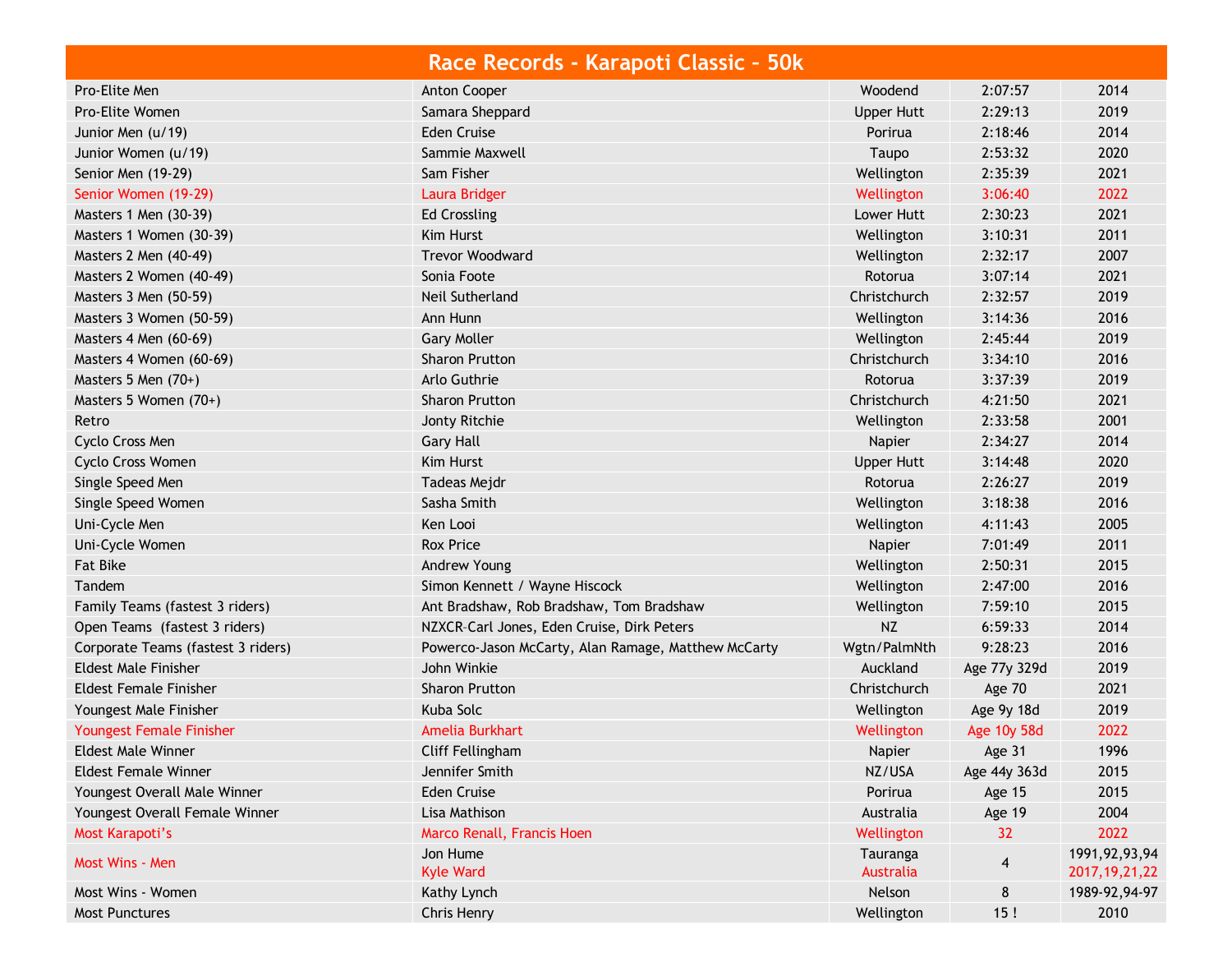| Karapoti Challenge - 20k           |                                           |                   |              |      |
|------------------------------------|-------------------------------------------|-------------------|--------------|------|
| Overall Men                        | Simon Lawson                              | Porirua           | 55:21        | 2014 |
| <b>Overall Women</b>               | Catherine Dunn                            | Wellington        | 1:05:47      | 2009 |
| Junior Men (14-19)                 | <b>Bryn Dickerson</b>                     | Porirua           | 56:41        | 2008 |
| Junior Women (14-19)               | Zia Macdermid                             | Palm Nth          | 1:11:58      | 2012 |
| Boys $(u/14)$                      | <b>Tyler Mumby</b>                        | Taupo             | 1:05:22      | 2019 |
| Girls $(u/14)$                     | <b>Eliot Guest</b>                        | Kapiti            | 1:19:55      | 2019 |
| Masters 1 Men (40+)                | <b>Aaron Clark</b>                        | ChCh              | 1:02:07      | 2003 |
| Masters 1 Women (40+)              | Catherine Dunn                            | Wellington        | 1:05:47      | 2009 |
| Retro                              | <b>Valentino Hernandez</b>                | Wellington        | 1:07:49      | 2022 |
| Cycle Cross                        | Jeff Abbot                                | Wellington        | 1:25:57      | 2019 |
| <b>Single Speed</b>                | <b>Graeme Johnston</b>                    | <b>Taupo</b>      | 1:07:30      | 2022 |
| Uni-Cycle                          | Sam Nisbet                                | <b>Upper Hutt</b> | 1:44:54      | 2019 |
| <b>Fat Bike</b>                    | <b>Jason McCrystal</b>                    | Wellington        | 1:10:21      | 2022 |
| Tandem                             | Jon & Caitlyn Randel                      | Wellington        | 1:07:43      | 2008 |
| Family Teams (fastest 3 riders)    | Strawbridge Family                        | Wellington        | 3:56:17      | 2010 |
| Open Teams (fastest 3 riders)      | Harry Beaumont, Stu Orchard, Phil Orchard | Wellington        | 3:56:19      | 2011 |
| Corporate Teams (fastest 3 riders) | Geoff McDonald, Peter Burke, Shane Hooper | Wellington        | 4:13:56      | 2011 |
| School Teams (fastest 3 riders)    | Hutt International Boys School            | Upper Hutt        | 4:15:26      | 2019 |
| <b>Eldest Finisher</b>             | <b>Alistar Rhodes</b>                     | <b>Upper Hutt</b> | Age 80       | 2022 |
| Youngest Finisher                  | <b>Sherlock Drew</b>                      | Wellington        | Age 6y 139d  | 2018 |
| Youngest Overall Male Winner       | <b>Tyler Mumby</b>                        | Taupo             | Age 14y 230d | 2020 |
| Youngest Overall Female Winner     | Zia MacDermid                             | Palm North        | Age 12       | 2012 |

| Karapoti Kids' Klassic - 5k |                                     |                   |        |      |  |
|-----------------------------|-------------------------------------|-------------------|--------|------|--|
| Girls u/6                   | <b>Fahren Smith</b>                 | Inglewood         | 23:12  | 2022 |  |
| Boys u/6                    | <b>Brody Burrows</b>                | Wellington        | 19:14  | 2021 |  |
| Girls 7                     | Amelia Burkhart                     | Wellington        | 18:16  | 2020 |  |
| Boys 7                      | <b>Adam Timperley</b>               | Wellington        | 17:12  | 2022 |  |
| Girls 8                     | Marea Martin                        | Martinborough     | 17:21  | 2020 |  |
| Boys 8                      | <b>Frank Searle</b>                 | Wellington        | 16:12  | 2022 |  |
| Girls 9                     | Thora Sheppard                      | Martinborough     | 14:45  | 2020 |  |
| Boys 9                      | <b>Jack Gentle</b>                  | Lower Hutt        | 14:54  | 2020 |  |
| Girls 10-11                 | Capella Marton                      | Martinborough     | 15:54  | 2020 |  |
| <b>Boys 10-11</b>           | <b>Luke Pearce</b>                  | <b>Upper Hutt</b> | 14:34  | 2022 |  |
| Youngest Kids 5k            | <b>Sherlock Drew</b>                | Wellington        | 3.5yrs | 2015 |  |
| <b>School Teams</b>         | <b>Crofton Downs Primary School</b> | Wellington        | 55:43  | 2022 |  |